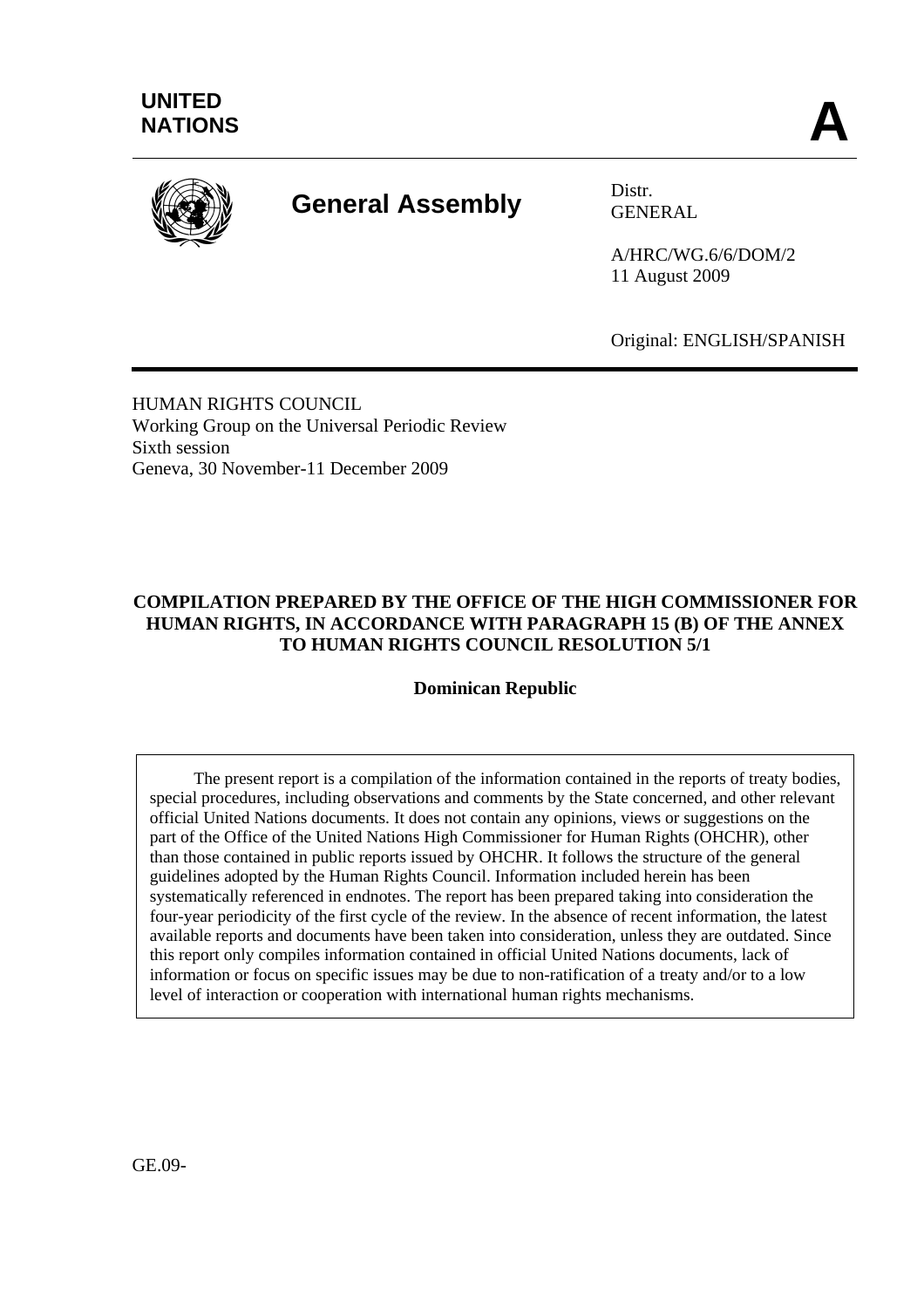# **I. BACKGROUND AND FRAMEWORK**

| Core universal human<br>rights treaties <sup>2</sup> | Date of ratification,<br>accession or succession | <b>Declarations</b><br>/reservations | Recognition of specific competences of<br><i>treaty bodies</i> |
|------------------------------------------------------|--------------------------------------------------|--------------------------------------|----------------------------------------------------------------|
| <b>ICERD</b>                                         | 25 May 1983                                      | None                                 | Individual complaints (art. 14): No                            |
| <b>ICESCR</b>                                        | 4 Jan. 1978                                      | None                                 |                                                                |
| <b>ICCPR</b>                                         | 4 Jan. 1978                                      | None                                 | Inter-State complaints (art. 41): No                           |
| <b>ICCPR-OP1</b>                                     | 4 Jan. 1978                                      | None                                 |                                                                |
| <b>CEDAW</b>                                         | 2 Sept. 1982                                     | None                                 |                                                                |
| <b>OP-CEDAW</b>                                      | 10 Aug. 2001                                     | None                                 | Inquiry procedure (art. 8 and 9): No                           |
| <b>CRC</b>                                           | 11 Jun. 1991                                     | None                                 |                                                                |
| OP-CRC-SC                                            | 6 Dec. 2006                                      | None                                 |                                                                |

Core treaties to which Dominican Republic is not a party: OP-ICESCR,<sup>[3](#page-14-0)</sup> ICCPR-OP 2, CAT (signature only, 1985), OP-CAT, OP-CRC-AC (signature only, 2002), ICRMW, CRPD (signature only, 2007), OP-CRPD (signature only, 2007), and CED.

| Other main relevant international instruments                                      | Ratification, accession or succession |
|------------------------------------------------------------------------------------|---------------------------------------|
| Convention on the Prevention and Punishment of the Crime of Genocide               | No.                                   |
| Rome Statute of the International Criminal Court                                   | <b>Yes</b>                            |
| Palermo Protocol <sup>4</sup>                                                      | <b>Yes</b>                            |
| Refugees and stateless persons <sup>5</sup>                                        | Yes, except 1954 and 1961 Conventions |
| Geneva Conventions of 12 August 1949 and Additional Protocols thereto <sup>6</sup> | Yes                                   |
| ILO fundamental conventions <sup>7</sup>                                           | <b>Yes</b>                            |
| <b>UNESCO</b> Convention against Discrimination in Education                       | Yes                                   |

1. The Committee on the Elimination of Racial Discrimination (CERD),<sup>[8](#page-14-0)</sup> the Committee on the Elimination of Discrimination against Women (CEDAW)**[9](#page-14-0)** and the Committee on the Rights of the Child (CRC)**[10](#page-14-0)** encouraged the State to consider ratifying ICRMW. El Sistema de las de las Naciones Unidas en la República Dominicana (SNU-RD) indicó que es imprescindible la ratificación de esta Convención en el más corto plazo posible.**[11](#page-14-0)**

2. CRC**[12](#page-14-0)** and CERD**[13](#page-14-0)** encouraged the State to ratify the 1954 Convention on the Status of Stateless Persons and the 1961 Convention on the Reduction of Statelessness. CRC recommended that the State expedite the ratification of CAT**[14](#page-14-0)** and ratify CRPD, OP-CRPD**[15](#page-14-0)** and OP-CRC-AC.**[16](#page-14-0)** CERD also recommended ratifying the amendment to article 8, paragraph 6, of ICERD.**[17](#page-14-0)** It noted that the Dominican Republic has not made the optional declaration provided for in article 14 of the Convention and urged it to consider doing so.**[18](#page-14-0)**

## **B. Constitutional and legislative framework**

3. En 2009, el SNU-RD informó que se está llevando a cabo un proceso de reforma estructural de la Constitución y advirtió que muchos principios que intentan plasmarse constitucionalmente podrían generar situaciones discriminatorias.**[19](#page-14-0)** El SNU-RD recomendó que la reforma Constitucional tenga en cuenta los compromisos internacionales en materia de Derechos Humanos asumidos por el Estado Dominicano.**[20](#page-14-0)**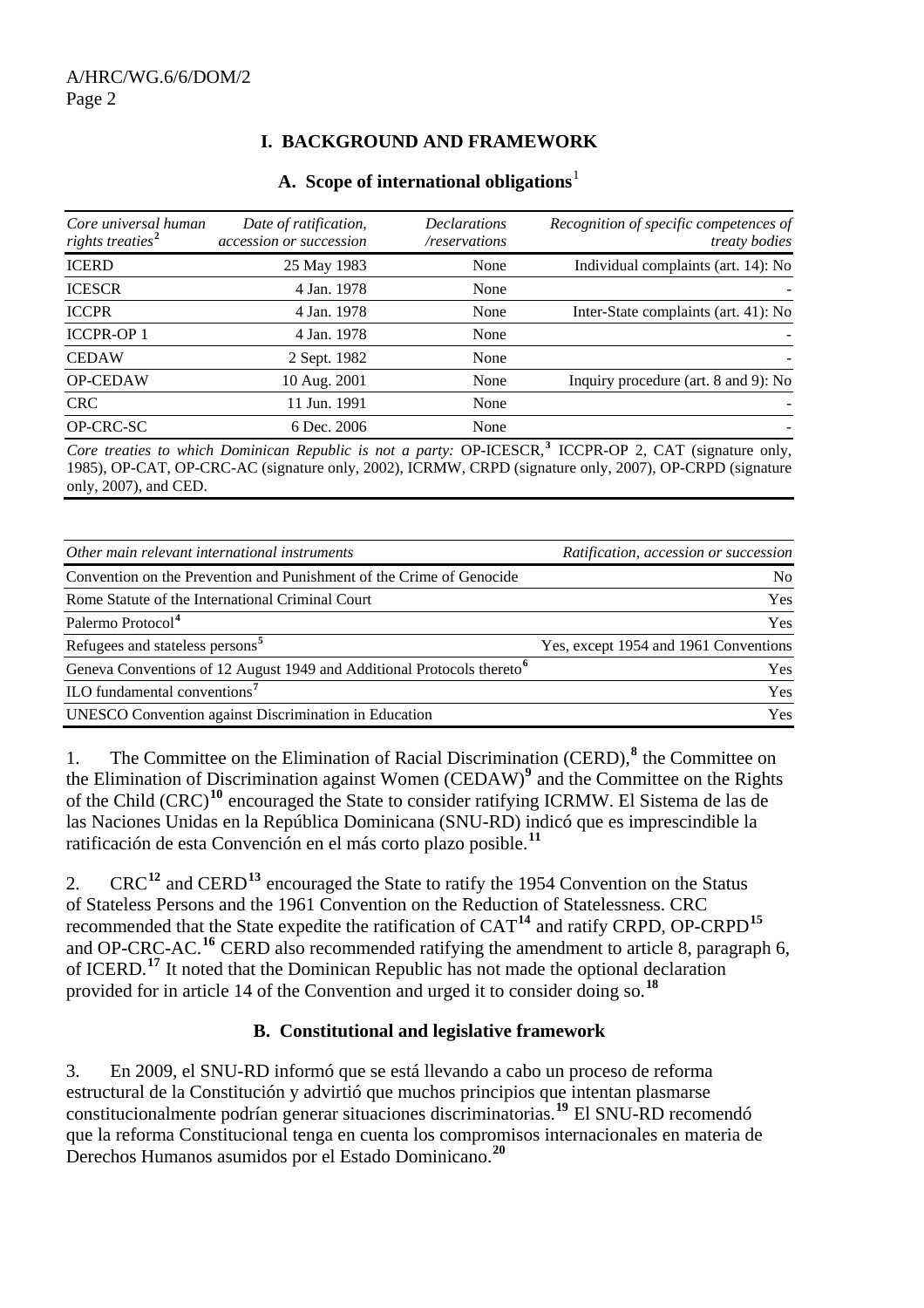4. In 2004, CEDAW noted with concern that passage of the Penal Code bill as it stood would constitute a reversal of some of the advances made in the area of women's human rights by, inter alia, reducing the penalties for domestic violence, eliminating incest as a defined crime, penalizing abortion in cases of rape and bringing criminal charges or suspending sentence in cases of rape if the perpetrator marries the minor victim.**[21](#page-14-0)** It urged the State to ensure that the new Penal Code will be in harmony with general recommendation No. 19 (1992) concerning violence against women.**[22](#page-14-0)**

## **C. Institutional and human rights infrastructure**

5. As of 9 July 2009, the Dominican Republic did not have a national human rights institution accredited by the International Coordinating Committee of National Institutions for the Promotion and Protection of Human Rights (ICC).**[23](#page-14-0)** In 2008, CERD invited the State to facilitate the prompt establishment of a national human rights institution in accordance with the Paris Principles.**[24](#page-14-0)** The Special Rapporteur on contemporary forms of [racism,](http://www2.ohchr.org/english/issues/racism/rapporteur/index.htm) racial discrimination, xenophobia and related intolerance and the independent expert on [minority issues](http://www2.ohchr.org/english/issues/minorities/expert/index.htm) also made a recommendation in this regard.**[25](#page-14-0)**

6. In 2008, CRC noted that an Ombudsperson and an Assistant Ombudsperson for Children and Youth were established by law in 2001, but was concerned that both positions had remained unfilled ever since.**[26](#page-14-0)**

## **D. Policy measures**

7. En 2009, el SNU-RD recomendó al Estado diseñar y poner en marcha una Estrategia Nacional de Derechos Humanos.**[27](#page-14-0)**

8. In 2008, CRC noted various action plans for the promotion of the rights of children. However, it was concerned that there is not one consolidated Plan of Action which ensures a coordinated approach to the implementation of children's rights.**[28](#page-15-0)**

9. In 2008, the Special Rapporteur on contemporary forms of [racism](http://www2.ohchr.org/english/issues/racism/rapporteur/index.htm) and the independent expert on [minority issues](http://www2.ohchr.org/english/issues/minorities/expert/index.htm) recommended that the Government establish a consultative body to assess the situation of racism and racial discrimination in the country and formulate a national plan of action in this area, inspired by the Durban Declaration and Programme of Action.**[29](#page-15-0)**

10. In 2004, CEDAW urged the State to develop and implement effectively a general policy of poverty eradication that incorporates a gender perspective and accords special attention to households headed by women.**[30](#page-15-0)**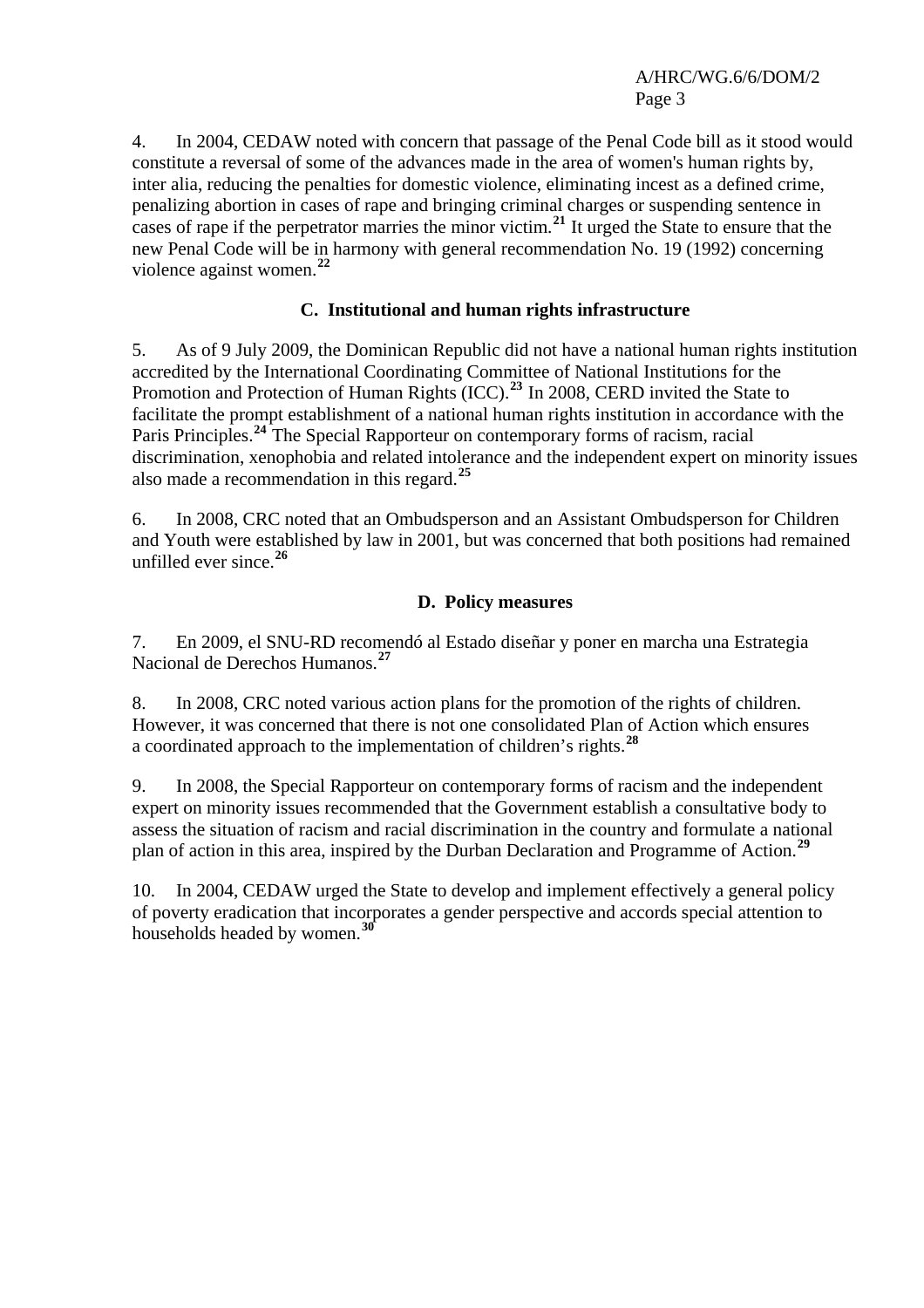#### **II. PROMOTION AND PROTECTION OF HUMAN RIGHTS ON THE GROUND**

#### **A. Cooperation with human rights mechanisms**

| Treaty body <sup>31</sup> | Latest report<br>submitted and<br>considered | Latest<br>concluding<br>observations | Follow-up response       | Reporting status                                                                             |
|---------------------------|----------------------------------------------|--------------------------------------|--------------------------|----------------------------------------------------------------------------------------------|
| <b>CERD</b>               | 2006                                         | Mar. 2008                            | Due in $2009$            | Combined thirteenth and fourteenth<br>reports due in 2010                                    |
| <b>CESCR</b>              | 1994                                         | Dec. 1997                            |                          | Third report overdue since 1999 and<br>received in 2008.<br>Fourth report overdue since 2004 |
| <b>HR</b> Committee       | 1999                                         | Apr. 2001                            | Overdue since 2002       | Fifth report overdue since 2005                                                              |
| <b>CEDAW</b>              | 2003                                         | <b>July 2004</b>                     |                          | Combined sixth and seventh reports<br>overdue since 2007                                     |
| <b>CRC</b>                | 2007                                         | Feb. 2008                            | $\overline{\phantom{a}}$ | Combined third, fourth and fifth reports<br>due in $2011$                                    |
| OP-CRC-SC                 |                                              |                                      |                          | First report due in 2009                                                                     |

#### **1. Cooperation with treaty bodies**

#### **2. Cooperation with special procedures**

| Standing invitation issued                                | N <sub>0</sub>                                                                                                                                                                                                                                  |
|-----------------------------------------------------------|-------------------------------------------------------------------------------------------------------------------------------------------------------------------------------------------------------------------------------------------------|
| Latest visits or mission reports                          | Joint visit of the Special Rapporteur on contemporary forms of racism, racial<br>discrimination, xenophobia and related intolerance and the independent<br>expert on minority issues (23-29 October 2007).                                      |
| Visits agreed upon in principle                           |                                                                                                                                                                                                                                                 |
| Visits requested and not yet agreed<br>upon               | Special Rapporteur on extrajudicial, summary or arbitrary executions,<br>requested in 2008.                                                                                                                                                     |
| Facilitation/cooperation during<br>missions               | The special procedures experts thanked the Government for its invitation to<br>visit the country and for its assistance in the preparation and conduct of their<br>visit. $32$                                                                  |
| Follow-up to visits                                       |                                                                                                                                                                                                                                                 |
| Responses to letters of allegations<br>and urgent appeals | During the period under review, 8 communications were sent concerning<br>particular groups and 7 individuals, including 1 woman. The Government<br>replied to 1 communication, representing replies to 12.5 per cent of<br>communications sent. |
| Responses to questionnaires on<br>thematic issues $33$    | The Dominican Republic responded to 1 of the 15 questionnaires sent by<br>special procedures mandate holders <sup>34</sup> within the deadlines. <sup>35</sup>                                                                                  |

## **B. Implementation of international human rights obligations,**

#### **1. Equality and non-discrimination**

11. In 2004, CEDAW recommended that the State formulate policies and carry out programmes oriented towards the elimination of stereotypes regarding traditional roles in the family, the workplace and society in general.<sup>[36](#page-15-0)</sup> It also urged the State to pursue and facilitate the process of reform of the Civil Code in order to eliminate discriminatory provisions that undermine the rights of women within the family.**[37](#page-15-0)**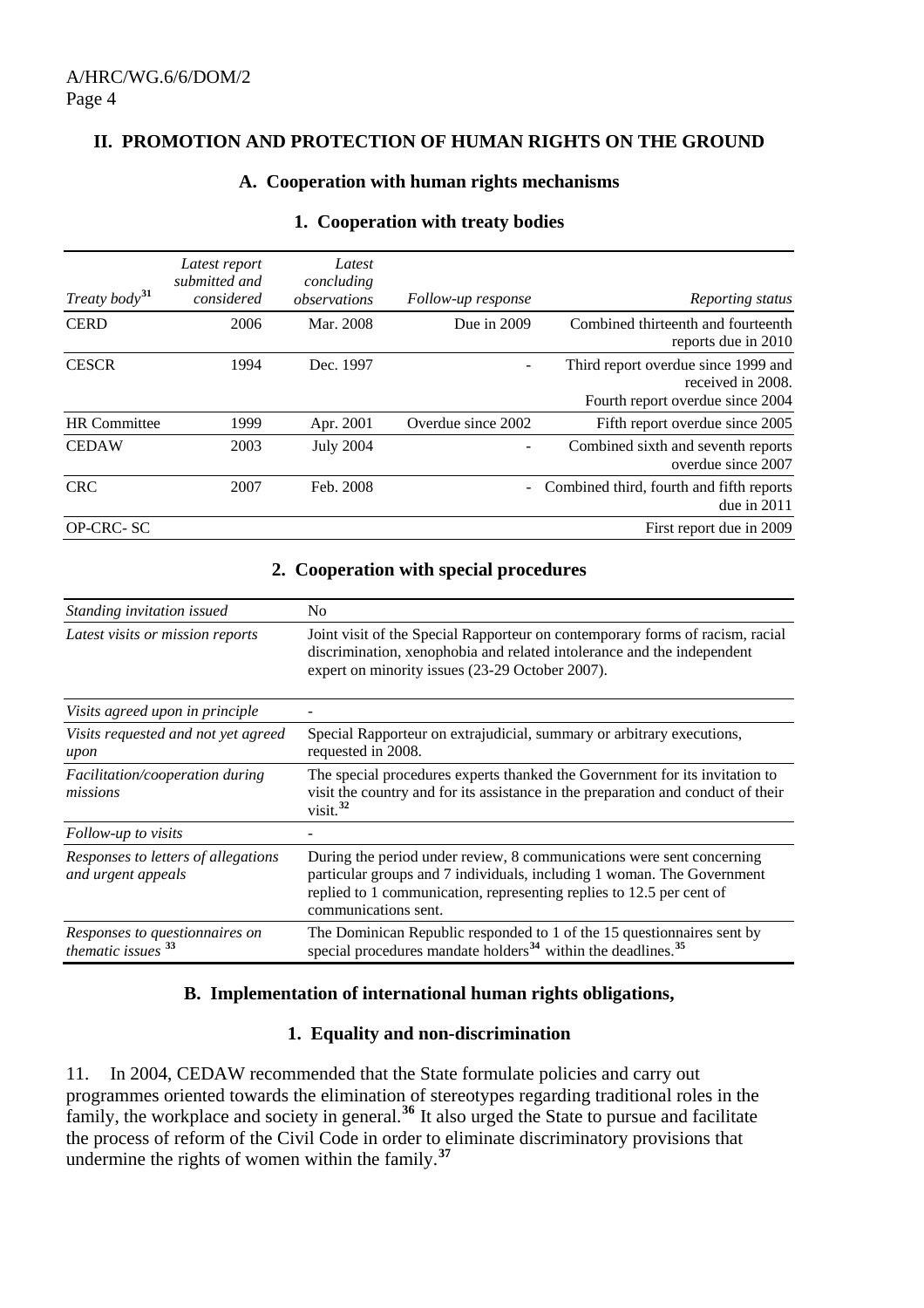12. CEDAW expressed concern about discriminatory practices such as compulsory pregnancy tests as a condition for employment in the free trade zones and the exclusion of women on the grounds of pregnancy.**[38](#page-15-0)** In 2008, the ILO Committee of Experts noted reports that workers were required to undergo HIV testing, often against their will, in order to be hired or to keep their jobs. The problem principally affected women workers in export processing zones and the tourist industry.<sup>3</sup>

13. In 2008, the Special Rapporteur on racism and the independent expert on minority issues stressed in their joint report that there is a profound problem of racism and discrimination in Dominican society, generally affecting Blacks and particularly such groups as black Dominicans, Dominicans of Haitian descent and Haitians.**[40](#page-15-0)** The experts identified manifestations of racism in the framework of expulsions and deportations**[41](#page-15-0)** and highlighted the discriminatory impact of certain laws, particularly those relating to migration, civil status and the granting of Dominican citizenship to persons of Haitian heritage born in the Dominican Republic.**[42](#page-15-0)** Both experts called upon the Government to officially recognize the existence of racism and racial discrimination in Dominican society and express, in the strongest terms, its political will to combat it.**[43](#page-16-0)** The Government replied that the conclusions contained in the joint report are based on subjective and inaccurate statements.**[44](#page-16-0)** It emphasized that there is no policy or practice of racial discrimination against nationals or foreigners either on the part of the Government or the institutions of Dominican society.**[45](#page-16-0)**

14. In 2008, CERD expressed concern about allegations of discriminatory or vexatious conduct towards dark-skinned persons by officials working in various national or local authorities.**[46](#page-16-0)** The absence of general anti-discrimination legislation, including a definition of racial discrimination in line with the Convention, was also a matter of concern.**[47](#page-16-0)** CERD recommended that the State adopt comprehensive legislation prohibiting discrimination on the grounds of race, colour, descent, or national or ethnic origin.**[48](#page-16-0)** The Special Rapporteur on racism and the independent expert on minority issues stressed that officials should be given notice that acts of racial discrimination in the exercise of official functions will be severely punished.**[49](#page-16-0)**

15. En 2009, el SNU-RD informó que el 22% de niños y niñas menores de 5 años no cuentan con registro de nacimiento lo cual representa una barrera para que accedan a los servicios sociales y gocen del derecho a salud y educación.<sup>[50](#page-16-0)</sup> CRC was concerned that children of Haitian immigrants and Haitian descendents have restricted access to education, health and social services. It also noted that girls are not given the same status as boys in legal regulations, family and society as evidenced, for example, by the different legal age of marriage for boys and girls. Furthermore, poor children, children from remote rural areas and children living and working in the streets are excluded from the full implementation of child rights.**[51](#page-16-0)** CRC urged the State to review all laws and regulations in order to examine, whether they clearly prohibit any differential treatment of children with regard to race, colour, sex, national, ethnic or social origin, disability, birth or other status.**[52](#page-16-0)**

# **2. Right to life, liberty and security of the person**

16. The Working Group on Enforced or Involuntary Disappearances reviewed a communication sent by the Government in 2006 regarding two outstanding cases and decided that the responses were not sufficient to clarify these cases.**[53](#page-16-0)** In its annual report of 2007 the Working Group reported no activity.**[54](#page-16-0)**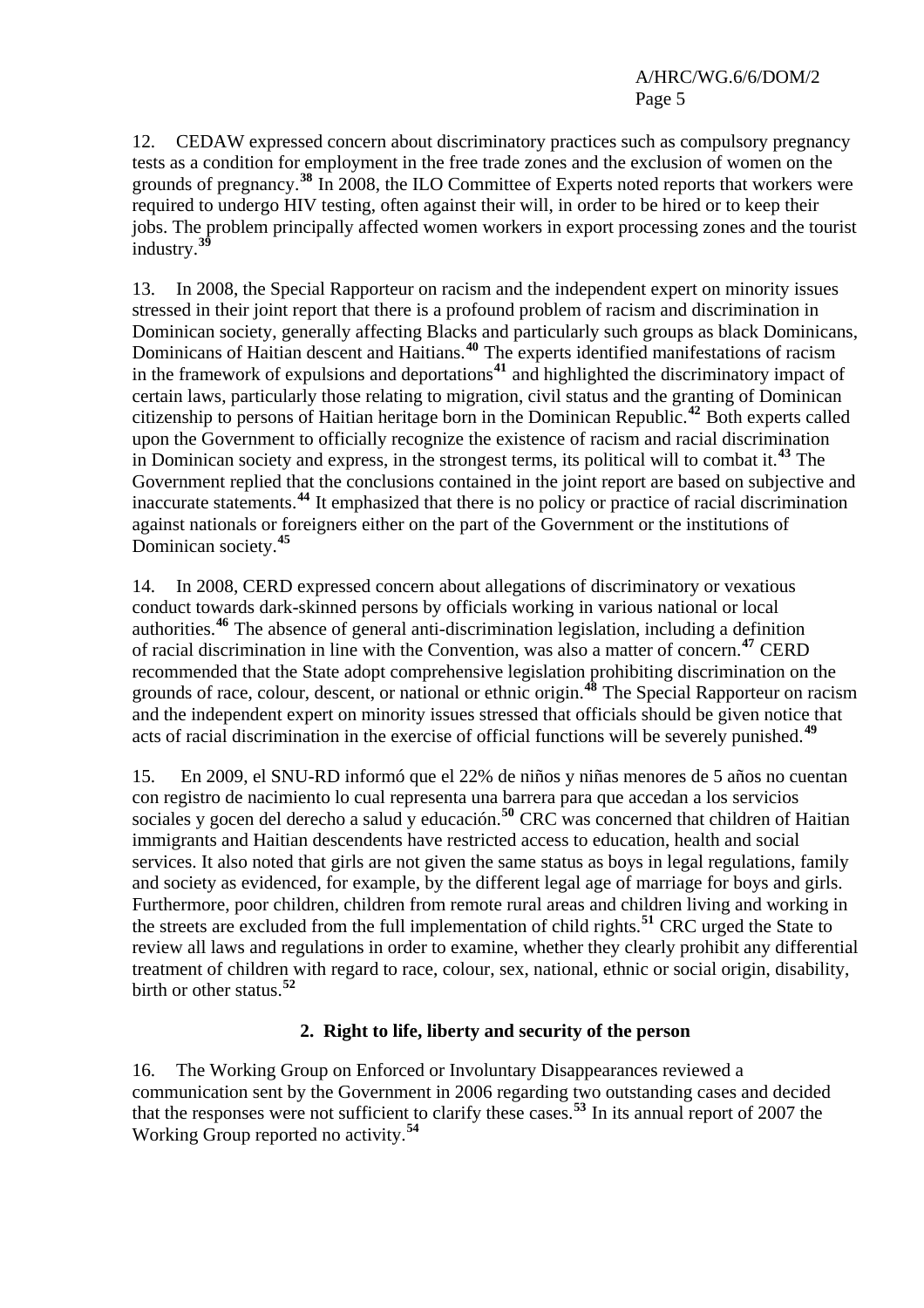17. In 2001, the HR Committee noted with concern reports of extrajudicial executions of prisoners in the custody of the State and of deaths at the hands of the National Police, the Armed Forces and the National Drug Control Office owing to the excessive use of force and the apparent impunity that they enjoy. It recommended that the State take urgent steps to have those responsible for violations of the right to life prosecuted and punished, and to make redress.**[55](#page-16-0)** En 2009, el SNU-RD mencionó denuncias sobre presuntas ejecuciones extrajudiciales de delincuentes, refiriéndose en particular, a los hechos ocurridos en el "Mirador Sur" de la ciudad capital en diciembre de 2008.**[56](#page-16-0)**

18. En 2009, el SNU-RD también se refirió a denuncias de detenciones arbitrarias particularmente en la Región Norte y en algunos barrios pobres de la Ciudad Capital. Añadió que a los presuntos delincuentes, generalmente jóvenes, no se les atribuye un hecho concreto, no existe orden escrita de autoridad competente, ni son detenciones *in-fraganti*. **[57](#page-16-0)**

19. In 2001, the HR Committee noted that the situation in prisons has worsened owing to, inter alia, enormous overcrowding, deplorable sanitary conditions and failure to separate juveniles from adults. It recommended that the State establish institutional mechanisms to supervise prison conditions and to investigate prisoners' complaints.**[58](#page-16-0)** En 2009, el SNU-RD informó que el Gobierno diseñó un nuevo Modelo Penitenciario**[59](#page-16-0)** y recomendó que continúe apoyando su vigencia a la totalidad de los recintos carcelarios.**[60](#page-16-0)**

20. El SNU-RD informó que la violencia de género es la cuarta causa de muerte en mujeres dominicanas en edad reproductiva, presentado una tendencia creciente.**[61](#page-16-0)** Añadió que entre las víctimas de crímenes y delitos, las mujeres enfrentan el mayor número de obstáculos y estigmatización en la búsqueda de justicia.**[62](#page-16-0)** In 2004, CEDAW urged the State to investigate the causes of feminicide and other forms of violence against women and take measures to prevent it. It strongly urged the State to allocate the necessary funds to ensure the implementation of programmes for the protection of victims of violence against women and to train and sensitize law enforcement officers, court officials, judges, journalists and health personnel in order to change attitudes that perpetuate violence against women.**[63](#page-16-0)**

21. In 2008, CERD was concerned at reports of Haitians being trafficked to the Dominican Republic owing to the high demand for cheap labour in the sugar cane, tourism and construction sectors. It urged the State to develop comprehensive policies and allocate adequate resources to prevent, investigate and punish human trafficking, and to provide assistance to and support for victims.**[64](#page-16-0)** In 2005, two special procedures mandate holders sent a joint allegation letter regarding the situation of 25,000 minors exploited for prostitution, pornography, paedophilia and sex tourism, as well as some 45,000 minors exploited in domestic work, including minors of Haitian and Dominican origins.**[65](#page-16-0)** The Government replied in 2006 mentioning, inter alia, the different laws in place for the protection of minors.<sup>[66](#page-16-0)</sup>

22. In 2008, CRC welcomed the fact that corporal punishment has been made unlawful in schools and abolished as a sentence in the justice system. However, no explicit prohibition of corporal punishment exists for all other settings, including in institutions of alternative care and in the family environment.**[67](#page-16-0)**

23. CRC was also concerned at the large number of children in street situations and at reported mistreatment by police and law enforcement officers.**[68](#page-16-0)**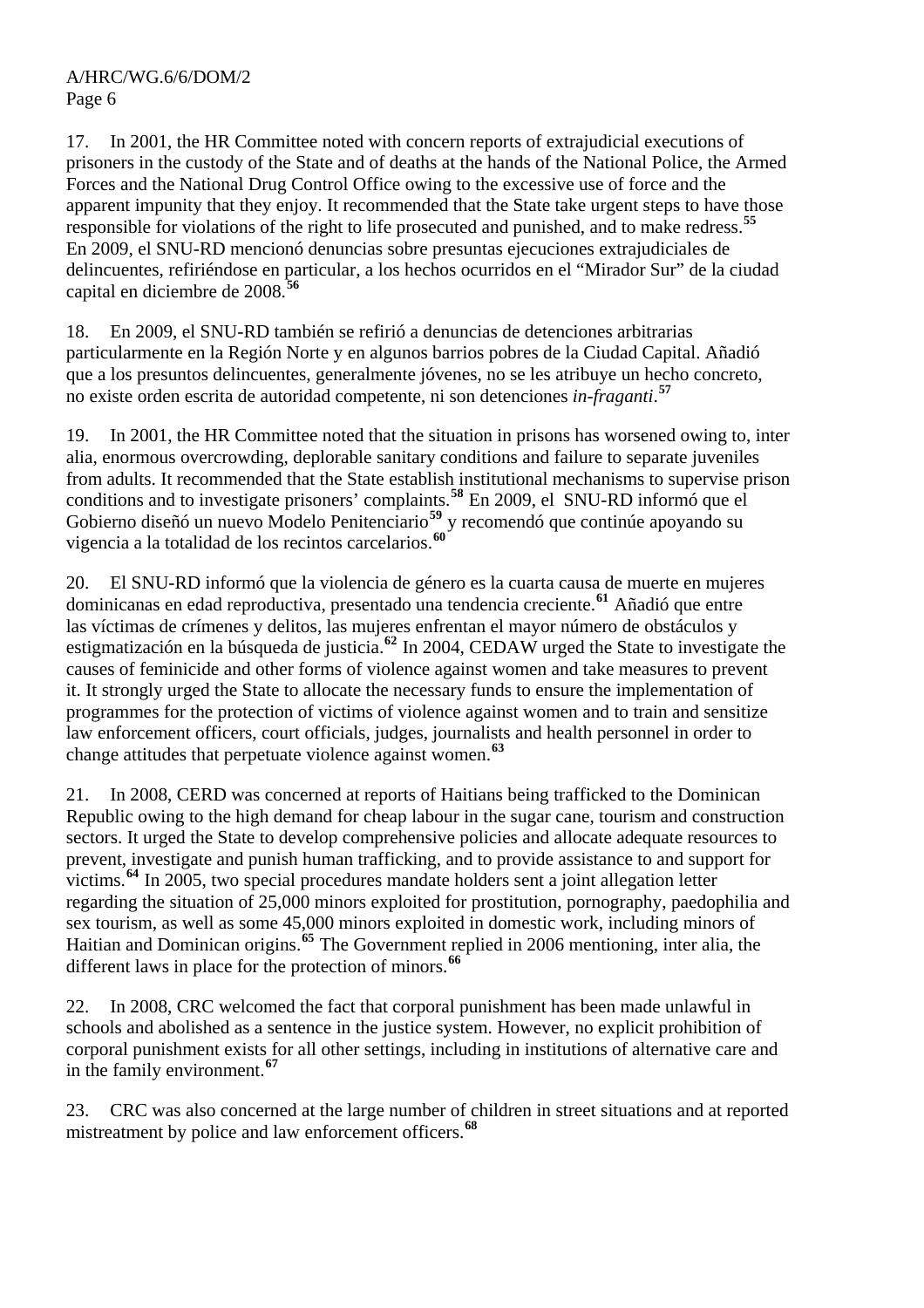## **3. Administration of justice, including impunity and the rule of law**

24. En 2009, el SNU-RD indicó que el acceso al sistema judicial se ve reducido por la sobrecarga de expedientes en los tribunales, el costo del sistema judicial y la falta de conocimiento de los procesos, entre otros factores, haciendo que el sistema sea inalcanzable para la mayoría de los ciudadanos.**[69](#page-16-0)**

25. El SNU-RD afirmó que la lucha contra la impunidad necesita de medidas claras y concretas al interior de las fuerzas de seguridad, así como de una estrecha colaboración entre el Ministerio Público y las fuerzas del orden. La Procuraduría General de la República debería redoblar sus esfuerzos y destinar mayores recursos para la investigación y correcta instrumentación de los expedientes en el menor tiempo posible.**[70](#page-16-0)**

26. Según el SNU-RD, también es imperativo que lleguen a buen término las investigaciones y procesos iniciados por presuntos vínculos entre miembros de las fuerzas armadas y la policía con redes del narcotráfico y crimen organizado. En este sentido, la Suprema Corte de Justicia debería profundizar la solidez de sus decisiones por ejemplo, mediante el uso riguroso de órdenes de captura y de la detención preventiva.**[71](#page-16-0)**

27. CRC was concerned in 2008 that current legal reform proposals might endanger the special protection provided to children, if they could be tried as adults. In this regard, it recommended that the State take into account the Committee's general comment No. 10 (2007) on the administration of juvenile justice.**[72](#page-16-0)**

## **4. Right to privacy, marriage and family life**

28. In 2008, CRC was seriously concerned that a large number of children still remain unregistered**[73](#page-16-0)** and recommended that the State establish an effective and cost-free procedure, which provides a birth certificate for all children up to the age of 18 who do not have a birth certificate.**[74](#page-16-0)** Furthermore, it recommended that the State undertake effective measures to support single-parent households, particularly those headed by adolescent girls,**[75](#page-16-0)** and extend its support to families by fully establishing the structures and procedures provided for by Law No. 136-03 on the System for the Promotion and Rights of Children and Adolescents.**[76](#page-16-0)**

## **5. Freedom of expression, association and peaceful assembly, and right to participate in public and political life**

29. Concern was expressed by the Special Rapporteur on the promotion and protection of the right to freedom of opinion and expression about reports that attacks and threats against journalists have increased since the beginning of 2007.**[77](#page-16-0)**

30. In 2006, two special procedures mandate holders sent a joint urgent appeal regarding a human rights defender who received death threats after publicly denouncing the lack of assistance to people living with HIV/AIDS.**[78](#page-16-0)** Between 2005 and 2008 a number of communications were sent with regard to threats and acts of intimidation against human rights defenders working for the protection of the rights of Haitian immigrants and Dominicans of Haitian origin.**[79](#page-16-0)** The Government did not respond to these communications. The Special Rapporteur on racism and the independent expert on minority issues received reports that human rights defenders working in this area face a climate of hostility, particularly from the political and economic elites.**[80](#page-16-0)**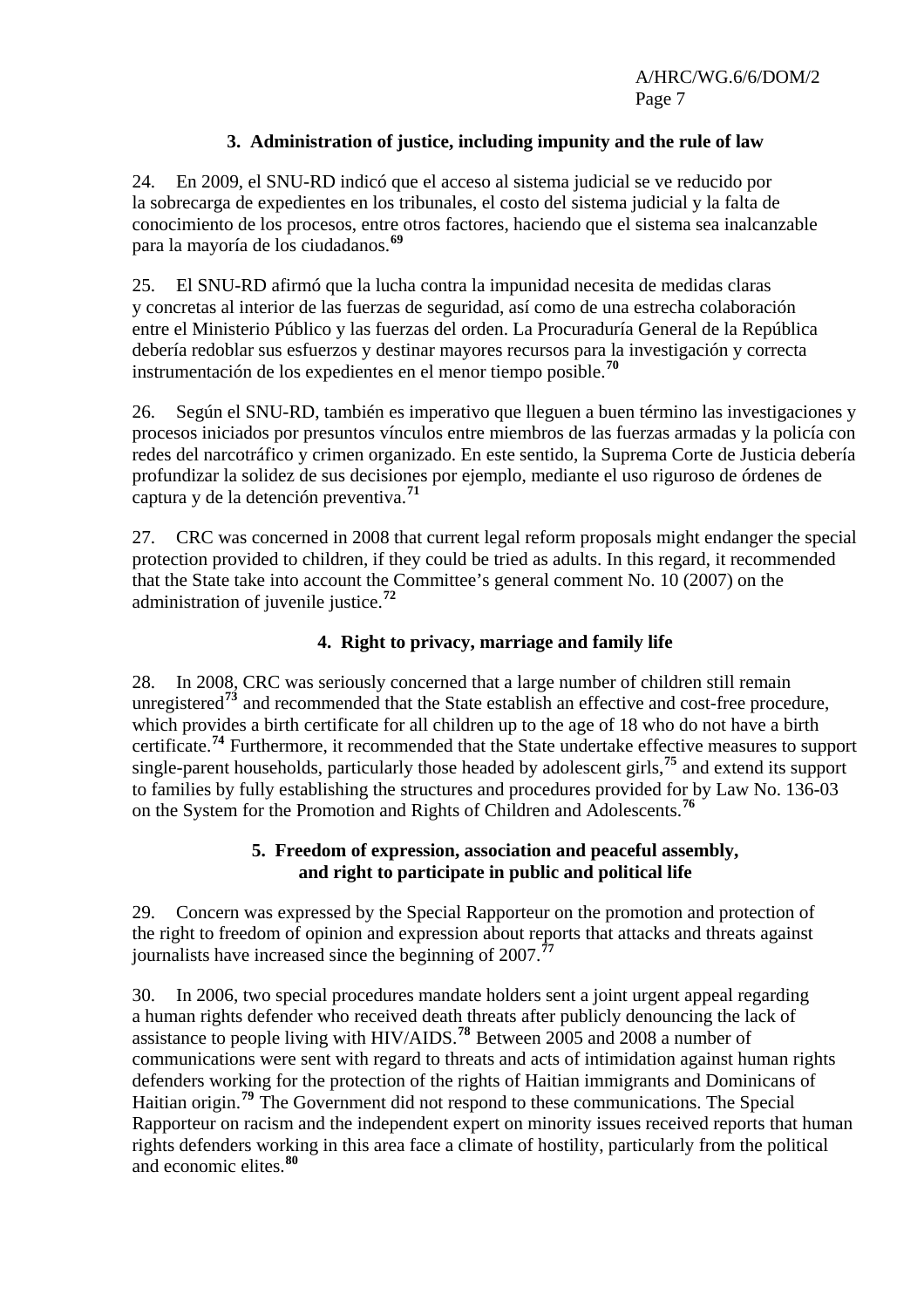31. A 2008 United Nations Statistics Division source indicated that the proportion of seats held by women in parliament increased from 26 per cent in 2005 to 35 per cent in 2008.**[81](#page-16-0)**

# **6. Right to work and to just and favourable conditions of work**

32. As noted by the ILO Committee of Experts in 2008, women account for only 31 per cent of the labour force employed in national productive sectors.**[82](#page-16-0)** El Análisis Común de País (CCA) de 2005 indicó que el salario de la mujer es en promedio un 30 por ciento inferior al del hombre a paridad del trabajo*.* **[83](#page-16-0)** CEDAW recommended that the State take the necessary action to guarantee equal pay for women and men in both the public and private sectors.**[84](#page-16-0)**

33. With respect to the rights of female domestic workers, CEDAW urged the State to take practical measures to monitor closely and enforce compliance with Act No. 103-99 and assess its effectiveness.<sup>[85](#page-16-0)</sup> It also recommended that steps be taken to ensure the implementation of labour legislation in free trade zones.**[86](#page-16-0)**

34. In 2006, the ILO Committee of Experts noted that it had on several occasions expressed concern at the conditions governing the hiring and work of Haitian workers in sugar cane plantations. It considered that the uncertainty related to the legal status of these workers placed them in a situation of vulnerability which facilitated abuses.**[87](#page-16-0)** The Special Rapporteur on racism and the independent expert on minority issues stressed that workers in the communities attached to the sugar cane plantations (*bateyes*) live in pitiable conditions and can find work only in dangerous and degrading jobs for substandard pay and without contracts.**[88](#page-16-0)** They also noted accounts of deportations being arranged between employers and authorities to enable employers to avoid paying wages.**[89](#page-16-0)** The Government provided information about the situation in the *bateyes,* including renovation projects and the working conditions in the sugar cane industry.**[90](#page-16-0)** It recalled that the Department of Migration has suspended repatriation on Fridays, when wages are usually paid.**[91](#page-16-0)**

35. The experts noted reports that black Dominicans face difficulties in having access to skilled employment, particularly to high-visibility positions, and that the requirement for a "good presence" in job advertisements is understood to be code for a white or non-black person.**[92](#page-16-0)** The Government replied that the Labour Code prohibits any form of discrimination.**[93](#page-16-0)** In 2008, CERD recommended that the State take measures to eliminate discrimination against darkskinned Dominicans in working conditions and work requirements, including employment rules and practices with discriminatory purposes or effects.**[94](#page-16-0)**

36. CRC and the ILO Committee of Experts noted that child labour is still a major problem in the Dominican Republic.**[95](#page-16-0)** CRC added that an increasing number of children aged between 5 and 14 years are working, especially in services in urban areas and agriculture in rural areas.<sup>[96](#page-16-0)</sup>

# **7. Right to social security and to an adequate standard of living**

37. En 2009, el SNU-RD indicó que la pobreza, la extrema pobreza y la inequidad continúan siendo temas de preocupación, afectando particularmente a las mujeres, la niñez, las personas con discapacidad, las personas viviendo con VIH/SIDA y las personas migrantes, especialmente aquellas de ascendencia haitiana.**[97](#page-16-0)** El SNU-RD añadió que a pesar del crecimiento económico sostenido de los últimos años, la pobreza medida en términos de ingreso no ha disminuido significativamente.**[98](#page-16-0)** CRC recommended that the State expand the programmes that have been started that aim at a clear reduction of the poverty rates, and make sure that the most vulnerable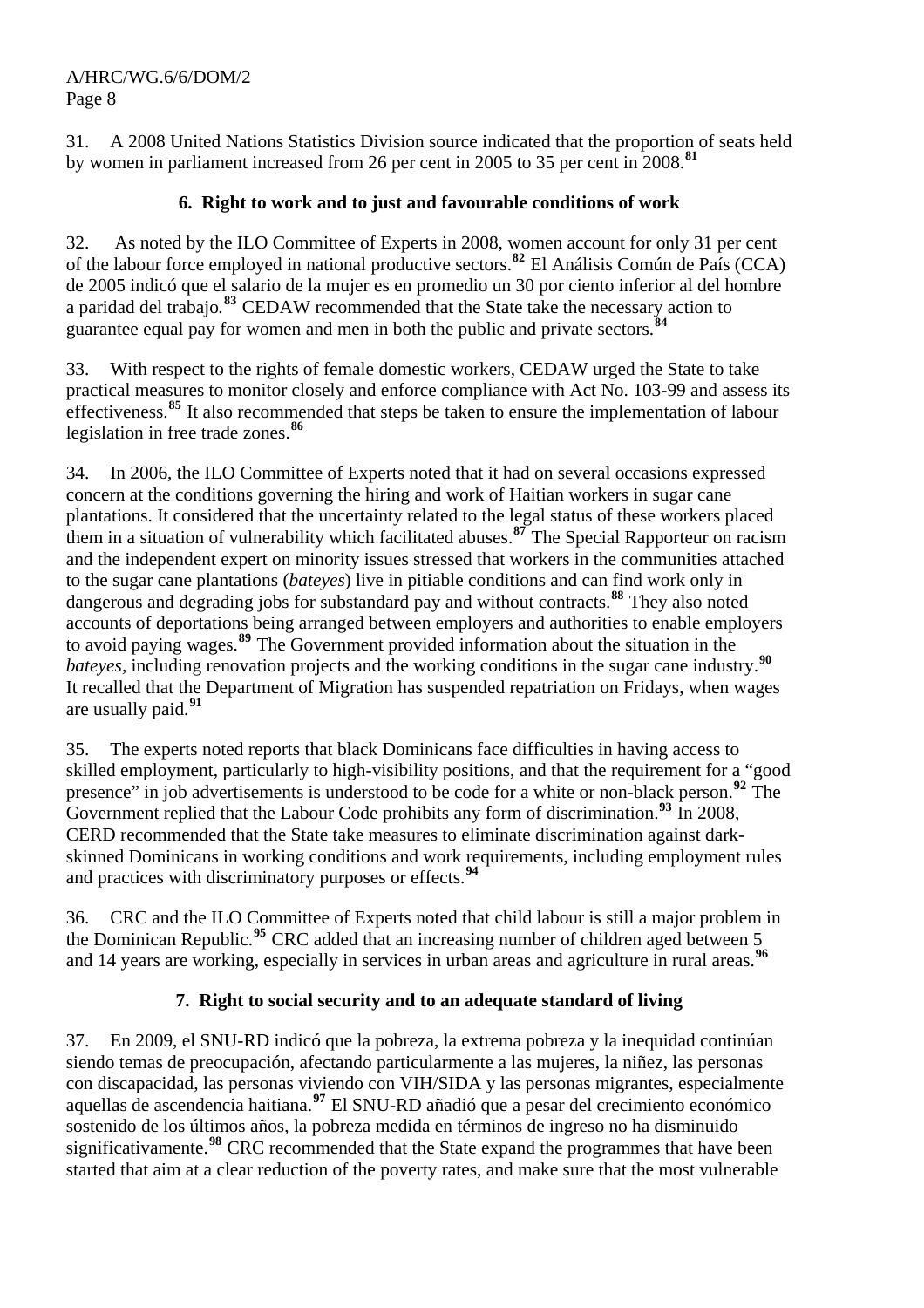children benefit from these programmes.**[99](#page-16-0)** CERD recommended ensuring the right of non-citizens to an adequate standard of living.**[100](#page-16-0)**

38. El SNU-RD notó con preocupación la falta de acceso al disfrute pleno del derecho a la alimentación, así como el limitado acceso a la vivienda.**[101](#page-16-0)** A United Nations Statistics Division source indicated that 27 per cent of the population was undernourished in 2002 and that 17.6 per cent of the urban population lived in slums in 2005.**[102](#page-16-0)** El CCA de 2005 observó que la calidad del agua potable representa uno de los principales problemas de la población**[103](#page-16-0)** y añadió que la reducción del déficit habitacional y la regularización del registro de las propiedades son algunos desafíos con relación al tema de la vivienda.**[104](#page-16-0)**

39. In 2008, CRC was concerned that a dual system in the health sector is developing affecting those living in poverty, and that the recently introduced national security system could exacerbate disparities as people without formal jobs are not covered.**[105](#page-16-0)** El SNU-RD indicó que existen elevadas tasas de mortalidad materna, mortalidad de menores de 5 años, mortalidad infantil y mortalidad neonatal.**[106](#page-16-0)** CRC recommended that the State expand budget allocations for the health system, in particular for primary child health care and public health programmes; increase efforts to reduce neo-natal and maternal mortality; and expand the provision of integral care and development programmes in early childhood.**[107](#page-16-0)** CEDAW recommended the adoption of measures to ensure that women have access to information and health services, particularly those relating to sexual and reproductive health and cancer prevention. It also recommended that the State health services provide an abortion when the pregnancy is a result of rape or when the mother's health is in danger.**[108](#page-16-0)**

40. According to a 2008 UNAIDS report, access to treatment for HIV is poor in the Dominican Republic: only 10 per cent of the people in need of antiretroviral treatment were receiving it in 2005.**[109](#page-16-0)** CRC recommended that the State allocate more resources to combat HIV/AIDS and provide expanded antiretroviral treatment for the prevention of vertical transmission from mother to child.**[110](#page-16-0)** CEDAW also made recommendations in this area.**[111](#page-16-0)**

## **8. Right to education and to participate in the cultural life of the community**

41. CRC noted that while the percentage of public spending on education has increased, it remains one of the lowest in the region. It recommended that the State continue to significantly increase the budget allocations for education and expand support to families unable to cover the indirect costs of school and learning.**[112](#page-16-0)** CRC also recommended that the State strengthen efforts to enrol all children in school, including children of the migrant population and children in remote areas, and to reduce dropout rates;**[113](#page-16-0)** the State should also guarantee the enrolment in school at all levels of children who cannot present a birth certificate and make sure that they are not discriminated against in practice.**[114](#page-16-0)**

42. Numerous young people of Haitian descent born in the Dominican Republic reported to the Special Rapporteur on racism and the independent expert on minority issues that it is not possible for them to obtain the required *cédula*, and hence impossible to pursue their education beyond the sixth grade or enter university.**[115](#page-16-0)** According to the experts, the Government noted that the lack of documentation necessary for university entrance is a problem that also affects many undocumented Dominicans. **[116](#page-16-0)**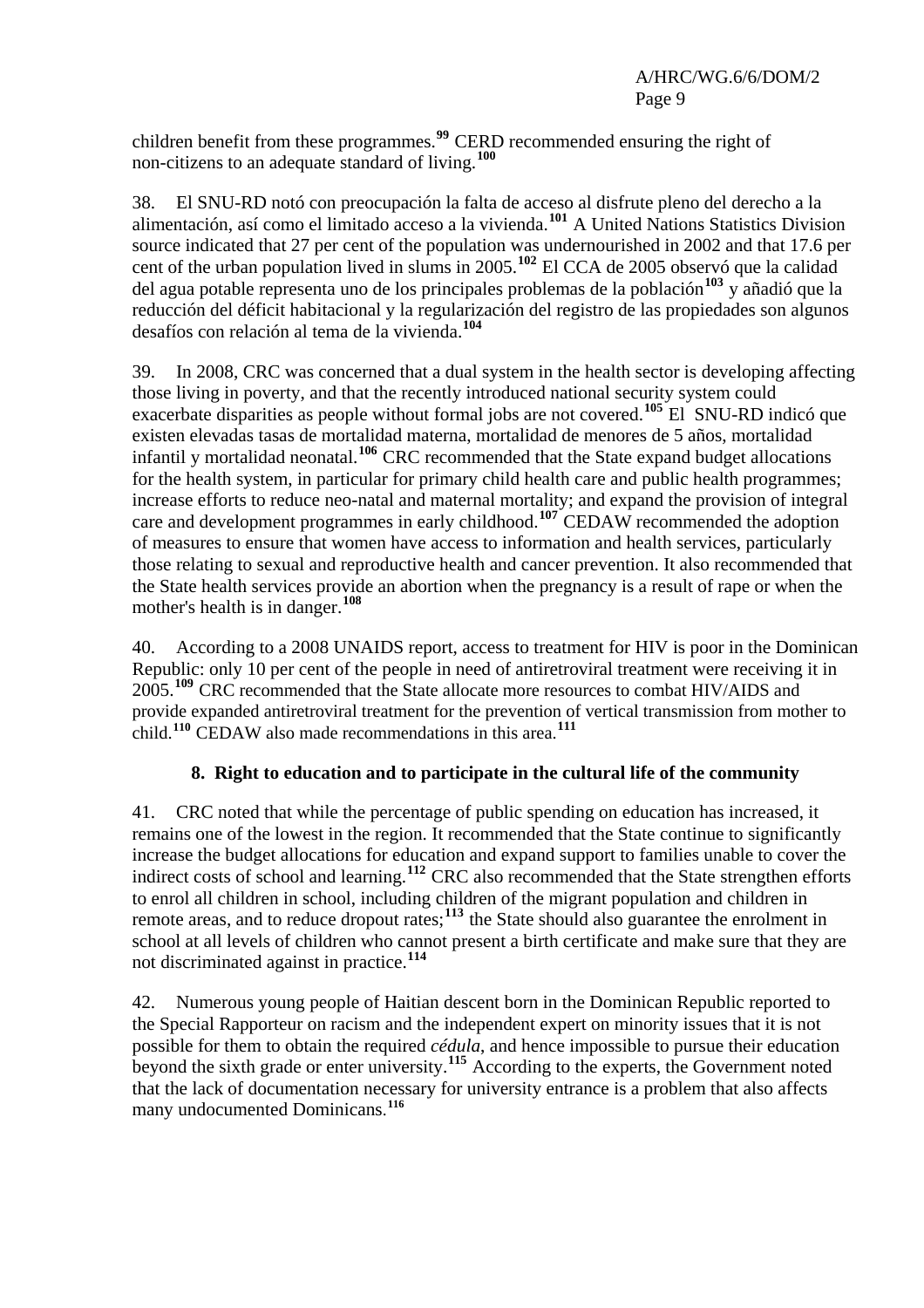43. In 2008, CERD encouraged the State to include intercultural education in school curricula.**[117](#page-16-0)** The Special Rapporteur on racism and the independent expert on minority issues also made a recommendation in this area.**[118](#page-16-0)**

## **9. Minorities and indigenous peoples**

44. In 2008, the independent expert on minority issues noted that people of Haitian descent living in the Dominican Republic constitute a minority group with rights, as elaborated in the Declaration on the Rights of Persons Belonging to National or Ethnic, Religious and Linguistic Minorities.**[119](#page-16-0)** Included in that community are people of Haitian descent who have lived in the Dominican Republic for decades, as well as second and third generations born in the Dominican Republic when it was widely understood that the *jus soli* provision of the Dominican Constitution granted them citizenship.<sup>[120](#page-16-0)</sup> The Government replied that the existence of such minorities cannot be recognized.**[121](#page-16-0)**

45. The independent expert highlighted in 2008 that the Migration Law No. 285-04 is in conflict with the Constitution, and will have far-reaching discriminatory effects on the legal status of Dominicans of Haitian descent and Haitian migrants in regard to access to citizenship.**[122](#page-16-0)** The Government replied that according to the legal opinion issued by the Supreme Court, Law No. 285-04 is constitutional.**[123](#page-16-0)** The independent expert recommended that the State recognize the right of all persons born on Dominican territory, including the children of a Haitian parent, to Dominican citizenship without discrimination on the grounds of the nationality or status of the parents.**[124](#page-16-0)** Furthermore, those who have been in the country for an extended period, including Haitian migrants, and who have established family and community ties should be naturalized regardless of inability to prove prior lawful status.**[125](#page-16-0)**

46. In 2007, the Central Electoral Board (CEB) issued circular No. 17 to all civil registry officers requesting them to remain vigilant with respect to fraudulent documents.**[126](#page-16-0)** The independent expert noted reports that on the basis of this circular, *cédulas* have been denied to children of Dominicans of Haitian descent in possession of a Dominican birth certificate. Numerous cases were also reported of the refusal by CEB to renew documents or provide copies of previously issued documents, even to Dominicans of Haitian descent in possession of documentation attesting to their Dominican citizenship.**[127](#page-16-0)** The independent expert recommended that circular No. 17 be withdrawn and replaced with one which encourages an official attitude of facilitation and trust; that any denial of a request to issue documents should be in writing and contain a full explanation for the denial; and that all denials of documentation or orders for deportation should be subject to appeal to the courts of general jurisdiction.**[128](#page-16-0)** The Government replied that the purpose of circular No. 17 is to ensure that documents are authentic and to rectify any discrepancies in the civil registry records, irrespective of the nationality of the person concerned.<sup>[129](#page-16-0)</sup> CERD also expressed concern with regard to the application of circular No. 17 and made recommendations.**[130](#page-16-0)**

## **10. Migrants, refugees and asylum-seekers**

47. In 2009, UNHCR stressed that in practice, the national refugee procedure does not function and asylum-seekers and refugees lack the protections foreseen in the 1951 Convention and 1967 Protocol.<sup>[131](#page-16-0)</sup> Many of those refugees who were previously granted status by UNHCR and who continue to reside in the Dominican Republic have gradually fallen into undocumented status, as the Government has not been renewing their residency permits.**[132](#page-16-0)** The asylum seeking population is in an equally precarious situation. They do not receive proper documentation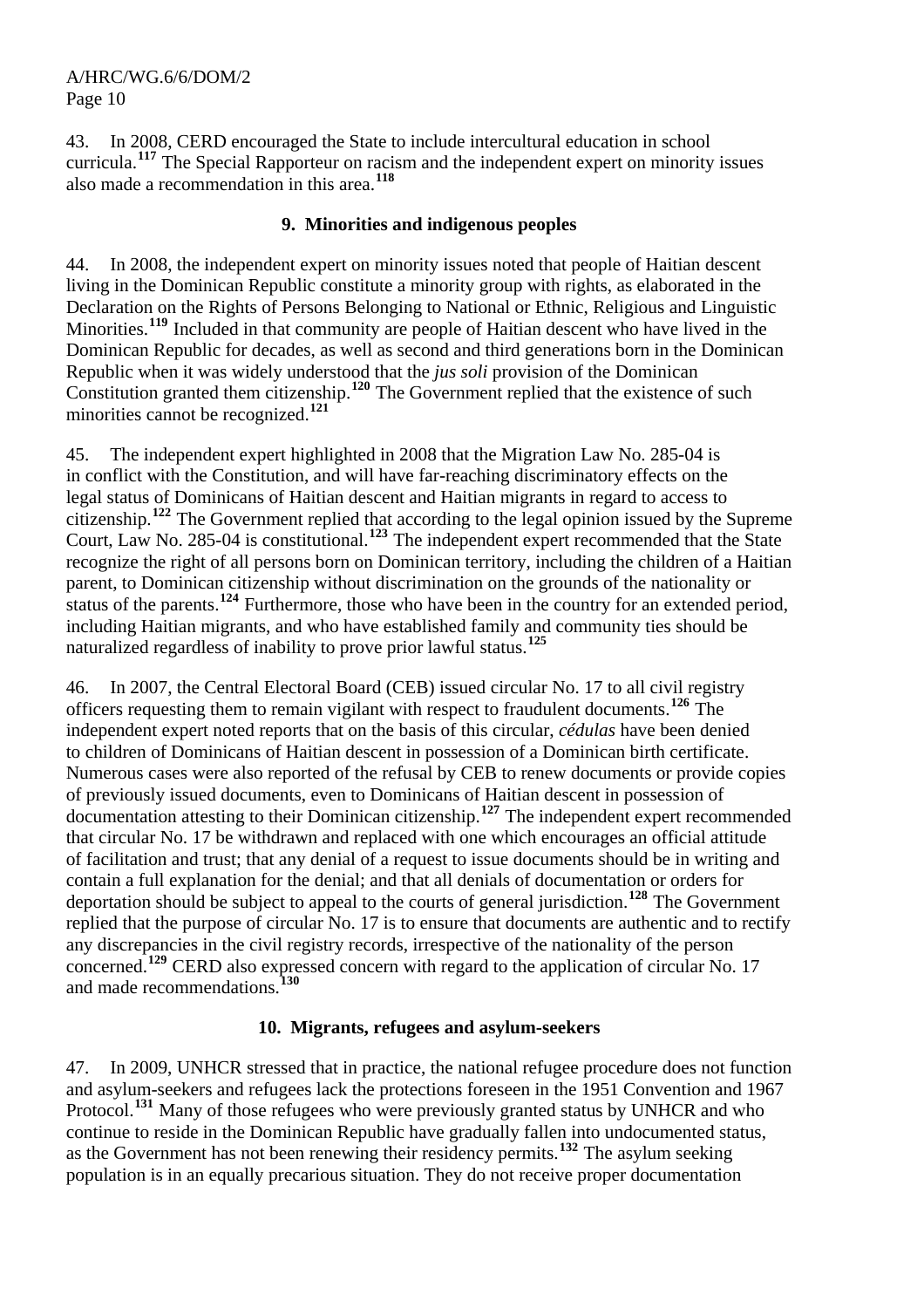demonstrating their status as asylum-seekers and cannot exercise the minimum set of rights, including the right to work. As a result, many of them live on the edge of survival.**[133](#page-16-0)**

48. UNHCR recommended that the Government (a) issue legal residency documents for all long-staying refugees recognized under the mandate of UNHCR who have fallen into undocumented status, and ensure that this population is able to exercise the basic rights to which refugees are entitled, especially the right to work and the right to education; (b) reactivate the national refugee status determination procedure in order to take decisions on the backlog of pending refugee claims, in consultation with UNHCR; (c) ensure that asylum-seekers receive temporary identity documents which will ensure their protection from refoulement while the pending claims are being determined; and (d) ensure that all immigration and border officials receive training regarding the difference between a refugee and an economic migrant, and have clear instructions with regard to how to treat undocumented asylum-seekers who are intercepted or detained.**[134](#page-16-0)**

49. In 2008, CERD expressed concern at information received according to which migrants of Haitian origin, whether documented or undocumented, are allegedly detained and subject to collective deportations ("repatriations") to Haiti without any guarantee of due process.**[135](#page-16-0)** In 2005, three special procedures mandate holders sent a joint allegation letter expressing concern about reports that more than 3,000 Haitians were detained and that over 1,000 of them were deported without consideration of their legal status in the country.**[136](#page-16-0)** CERD recommended that the State ensure that non-citizens are not subject to collective expulsion<sup>[137](#page-16-0)</sup> and have equal access to effective remedies, including the right to challenge expulsion orders.**[138](#page-16-0)** CERD further recommended that the State accelerate the approval of the provision of Migration Law No.-285-04 setting guidelines on the principle of due process in deportation or expulsion procedures.**[139](#page-16-0)**

# **III. ACHIEVEMENTS, BEST PRACTICES, CHALLENGES AND CONSTRAINTS**

50. El SNU-RD indicó que el diseño del Plan Nacional de lucha contra la Trata y el Tráfico Ilícito de Migrantes y el Plan Nacional de Equidad e Igualdad de Género constituyen importantes esfuerzos del Estado*.* **[140](#page-16-0)**

51. UNHCR stressed that the complexity of the migratory environment in the Dominican Republic presents a challenge in the management of refugee issues, which unfortunately tend to be mired in political debates rather than being treated separately as a humanitarian issue.**[141](#page-16-0)**

52. Según el SNU-RD, el principal obstáculo en la República Dominicana consiste en implementar las leyes dentro de un ambiente que promueva la integración plena de todos los sectores y acabe con la exclusión histórica de grandes colectivos de nacionales.**[142](#page-16-0)** El tema del acceso a la justicia es otro de los grandes desafíos del Estado Dominicano.**[143](#page-16-0)** Es de vital importancia que el Gobierno continúe haciendo esfuerzos para proteger los derechos de las víctimas de crímenes y delitos en su más amplio espectro, especialmente de las mujeres, los niños y las personas migrantes.**[144](#page-16-0)**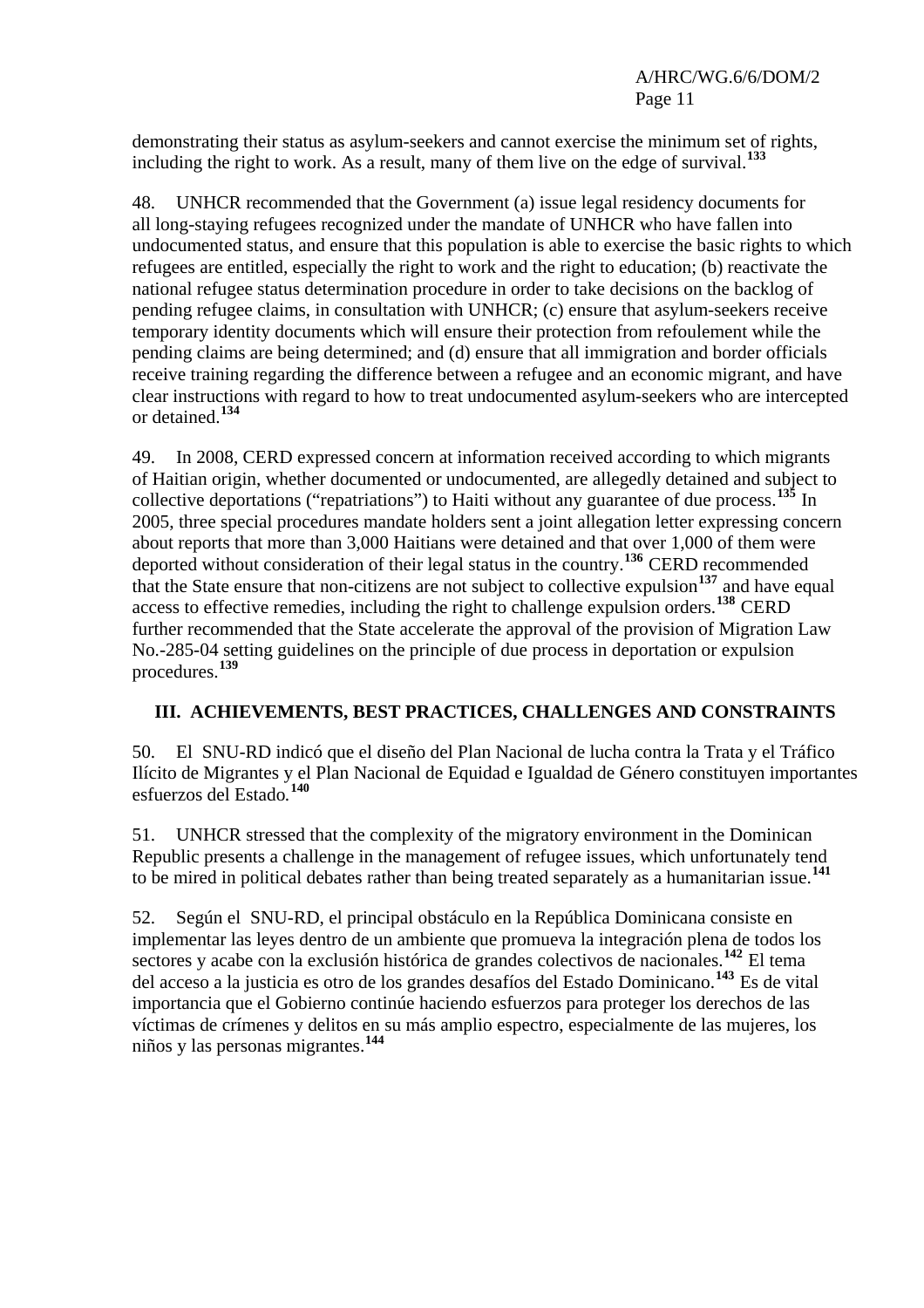## **IV. KEY NATIONAL PRIORITIES, INITIATIVES AND COMMITMENTS**

#### **Specific recommendations for follow-up**

53. In 2001, the HR Committee requested that the State provide information on action it has taken in relation to the Committee's recommendations on disappearances and extrajudicial executions; torture and the use of excessive force; police detention and detention pending judgement; prisons; and the status of Haitians.**[145](#page-16-0)** In 2008, CERD requested information on the way the State has followed up on the Committee's recommendations related to the draft Penal Code, racial discrimination, and collective deportations of migrants of Haitian origin.**[146](#page-16-1)** As of 9 July 2009, the Government had not submitted the follow-up reports.

#### **V. CAPACITY-BUILDING AND TECHNICAL ASSISTANCE**

54. The 2007-2011 United Nations Development Assistance Framework focuses on the following four areas of cooperation: democratic governance; equitable growth and development; quality social services for all; and a sustainable environment and risk management for emergency and disaster situations.**[147](#page-16-2)**

55. CRC recommended that the State seek technical assistance in the fields of juvenile justice**[148](#page-16-3)** and violence against children.**[149](#page-16-4)**

56. UNHCR stressed the need for further capacity-building and training in relation to international refugee law and the standards and procedures for determining refugee status.**[150](#page-16-5)**

*Notes* 

**1** Unless indicated otherwise, the status of ratifications of instruments listed in the table may be found in *Multilateral Treaties Deposited with the Secretary-General: Status as at 31 December 2006* (ST/LEG/SER.E.25), supplemented by the official website of the United Nations Treaty Collection database, Office of Legal Affairs of the United Nations Secretariat, [http://treaties.un.org/.](http://treaties.un.org/)

<sup>2</sup> The following abbreviations have been used for this document:

| <b>ICERD</b><br><b>ICESCR</b><br><b>OP-ICESCR</b> | International Convention on the Elimination of All Forms of Racial Discrimination<br>International Covenant on Economic, Social and Cultural Rights<br><b>Optional Protocol to ICESCR</b> |
|---------------------------------------------------|-------------------------------------------------------------------------------------------------------------------------------------------------------------------------------------------|
| <b>ICCPR</b>                                      | International Covenant on Civil and Political Rights                                                                                                                                      |
| <b>ICCPR-OP1</b>                                  | <b>Optional Protocol to ICCPR</b>                                                                                                                                                         |
| <b>ICCPR-OP2</b>                                  | Second Optional Protocol to ICCPR, aiming at the abolition of the death penalty                                                                                                           |
| <b>CEDAW</b>                                      | Convention on the Elimination of All Forms of Discrimination against Women                                                                                                                |
| <b>OP-CEDAW</b>                                   | <b>Optional Protocol to CEDAW</b>                                                                                                                                                         |
| <b>CAT</b>                                        | Convention against Torture and Other Cruel, Inhuman or Degrading Treatment or                                                                                                             |
|                                                   | Punishment                                                                                                                                                                                |
| OP-CAT                                            | Optional Protocol to CAT                                                                                                                                                                  |
| <b>CRC</b>                                        | Convention on the Rights of the Child                                                                                                                                                     |
| OP-CRC-AC                                         | Optional Protocol to CRC on the involvement of children in armed conflict                                                                                                                 |
| <b>OP-CRC-SC</b>                                  | Optional Protocol to CRC on the sale of children, child prostitution and child<br>pornography                                                                                             |
| <b>ICRMW</b>                                      | International Convention on the Protection of the Rights of All Migrant Workers and<br><b>Members of Their Families</b>                                                                   |
| <b>CRPD</b>                                       | Convention on the Rights of Persons with Disabilities                                                                                                                                     |
| <b>OP-CRPD</b><br><b>CED</b>                      | Optional Protocol to Convention on the Rights of Persons with Disabilities<br>International Convention for the Protection of All Persons from Enforced                                    |
|                                                   | Disappearance.                                                                                                                                                                            |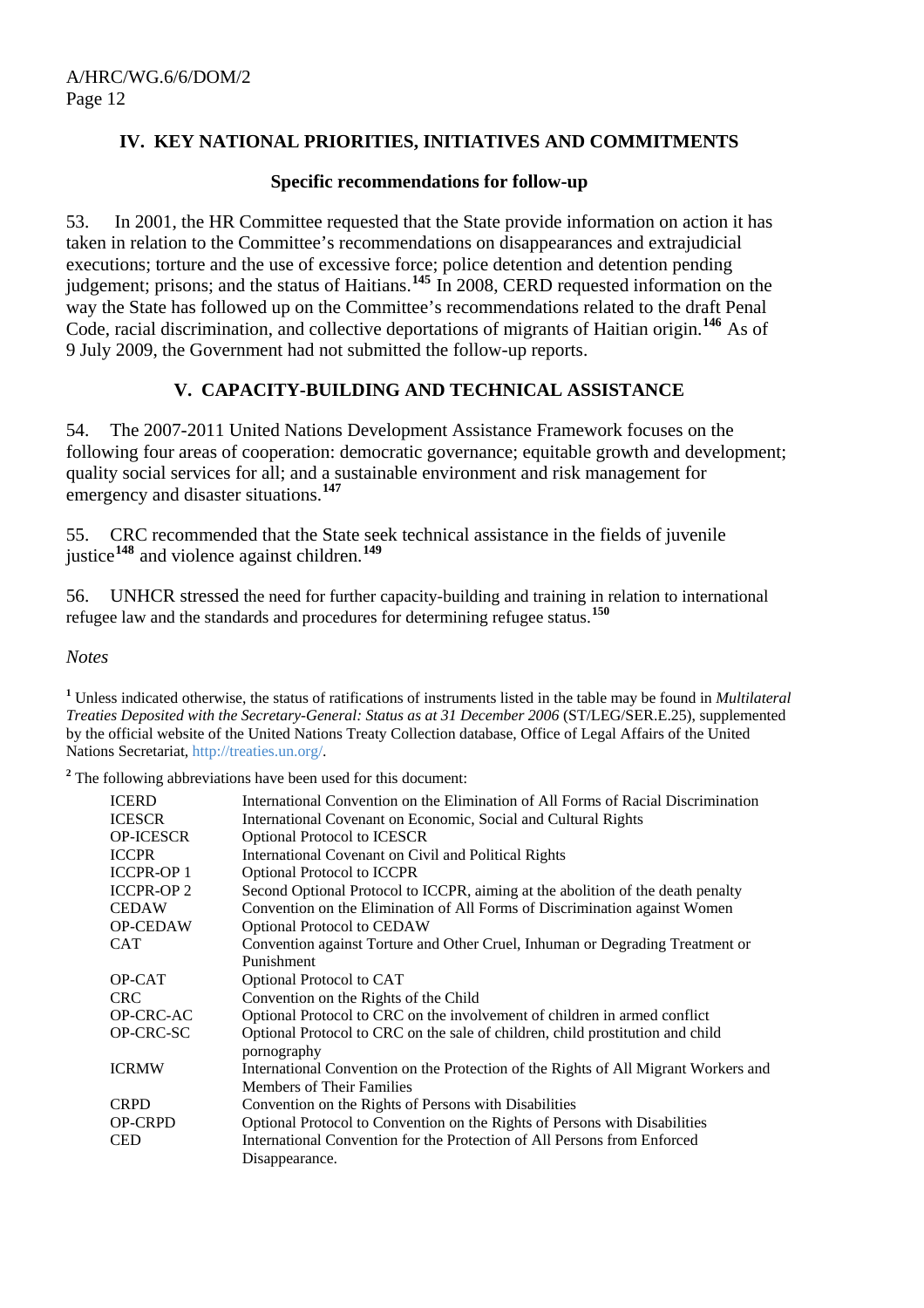**<sup>3</sup>** Adopted by the General Assembly in its resolution 63/117 of 10 December 2008, in which the General Assembly recommended that a signing ceremony be organized in 2009. Article 17, para. 1, of OP-ICESCR states that "The present Protocol is open for signature by any State that has signed, ratified or acceded to the Covenant".

<sup>4</sup> Protocol to Prevent, Suppress and Punish Trafficking in Persons, Especially Women and Children, supplementing the United Nations Convention against Transnational Organized Crime.

<sup>5</sup> 1951 Convention relating to the Status of Refugees and its 1967 Protocol, 1954 Convention relating to the status of Stateless Persons and 1961 Convention on the Reduction of Statelessness.

**6** Geneva Convention for the Amelioration of the Condition of the Wounded and Sick in Armed Forces in the Field (First Convention); Geneva Convention for the Amelioration of the Condition of Wounded, Sick and Shipwrecked Members of Armed Forces at Sea (Second Convention); Convention relative to the Treatment of Prisoners of War (Third Convention); Convention relative to the Protection of Civilian Persons in Time of War (Fourth Convention); Protocol Additional to the Geneva Conventions of 12 August 1949, and relating to the Protection of Victims of International Armed Conflicts (Protocol I); Protocol Additional to the Geneva Conventions of 12 August 1949, and relating to the Protection of Victims of Non-International Armed Conflicts (Protocol II); Protocol additional to the Geneva Conventions of 12 August 1949, and relating to the Adoption of an Additional Distinctive Emblem (Protocol III). For the official status of ratifications, see Federal Department of Foreign Affairs of Switzerland, at [www.eda.admin.ch/eda/fr/home/topics/intla/intrea/chdep/warvic.html.](http://www.eda.admin.ch/eda/fr/home/topics/intla/intrea/chdep/warvic.html)

<sup>7</sup> International Labour Organization Convention No. 29 concerning Forced or Compulsory Labour; Convention No.105 concerning the Abolition of Forced Labour, Convention No. 87 concerning Freedom of Association and Protection of the Right to Organize; Convention No. 98 concerning the Application of the Principles of the Right to Organize and to Bargain Collectively; Convention No. 100 concerning Equal Remuneration for Men and Women Workers for Work of Equal Value; Convention No. 111 concerning Discrimination in Respect of Employment and Occupation; Convention No. 138 concerning Minimum Age for Admission to Employment; Convention No. 182 concerning the Prohibition and Immediate Action for the Elimination of the Worst Forms of Child Labour.

**8** Concluding observations of CERD (CERD/C/DOM/CO/12), para. 22.

<sup>9</sup> Concluding comments of CEDAW (A/59/38), para. 314.

**<sup>10</sup>** Concluding observations of CRC (CRC/C/DOM/CO/2), para. 77 (e).

**<sup>11</sup>** SNU-RD submission to UPR on Dominican Republic (hereinafter "SNU-RD submission"), para. 3.

**<sup>12</sup>** CRC/C/DOM/CO/2, para. 41.

**<sup>13</sup>** CERD/C/DOM/CO/12, para. 14.

**<sup>14</sup>** CRC/C/DOM/CO/2, para. 44.

**<sup>15</sup>** Ibid., para. 60.

**<sup>16</sup>** Ibid., para. 88.

**<sup>17</sup>** CERD/C/DOM/CO/12, para. 24.

**<sup>18</sup>** Ibid., para. 25.

**<sup>19</sup>** SNU-RD submission, paras. 7-9.

**<sup>20</sup>** Ibid., para. 64 (a).

**<sup>21</sup>** A/59/38, para. 284.

**<sup>22</sup>** Ibid., para. 285.

<sup>23</sup> For the list of national human rights institutions with accreditation status granted by the International Coordinating Committee of National Institutions for the Promotion and Protection of Human Rights (ICC), see A/HRC/10/55, annex I.

**<sup>24</sup>** CERD/C/DOM/CO/12, para. 10; see also A/HRC/7/19/Add.5 and A/HRC/7/23/Add.3, para. 119.

**<sup>25</sup>** A/HRC/7/19/Add.5-A/HRC/7/23/Add.3, para. 119.

**<sup>26</sup>** CRC/C/DOM/CO/2, para. 15.

**<sup>27</sup>** SNU-RD submission, para. 65 (a).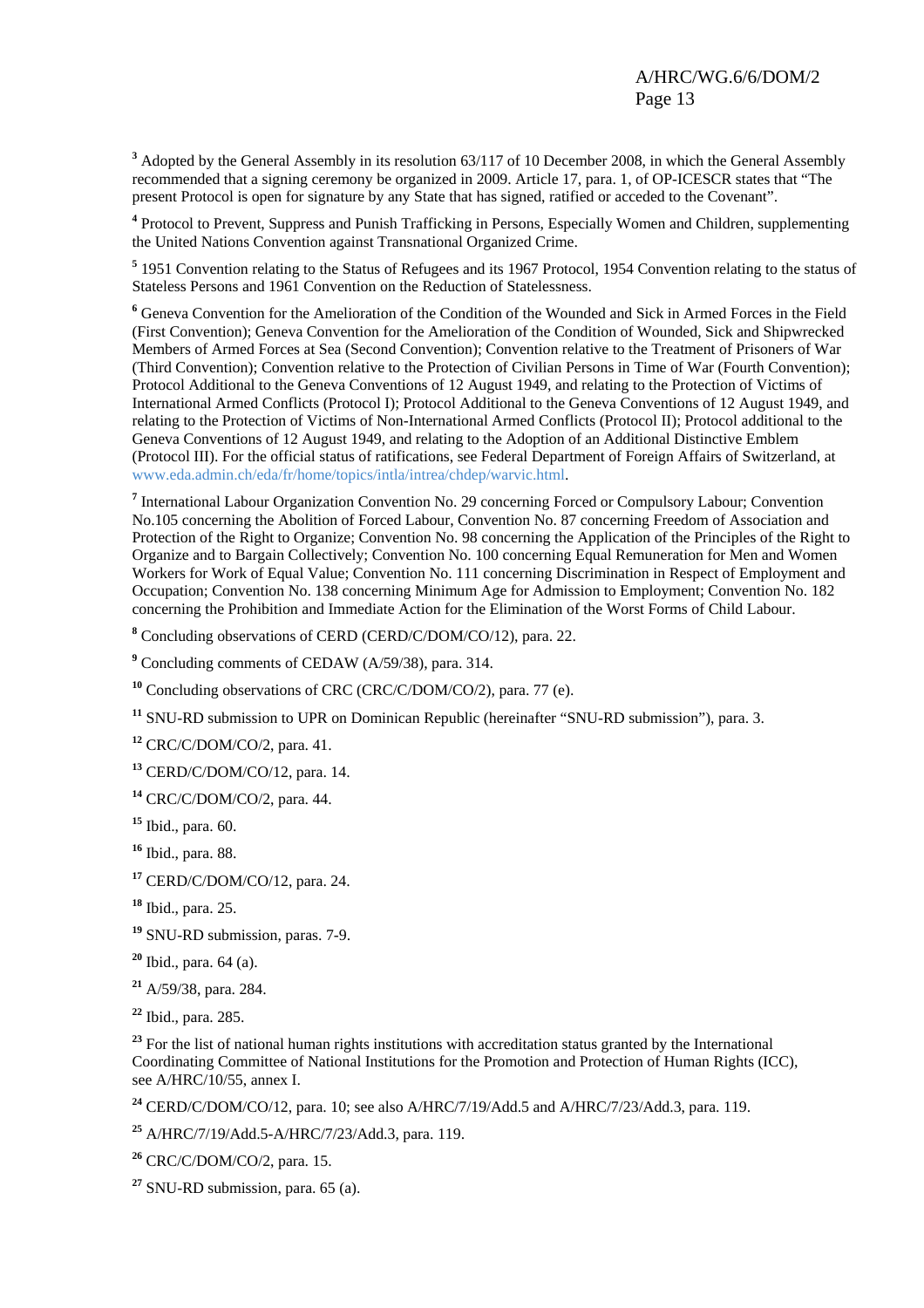<span id="page-13-1"></span>**<sup>28</sup>** CRC/C/DOM/CO/2, para. 11.

**<sup>29</sup>** A/HRC/7/19/Add.5-A/HRC/7/23/Add.3, para. 118.

**<sup>30</sup>** A/59/38, para. 283

**<sup>31</sup>** The following abbreviations have been used for this document:

| CERD         | Committee on the Elimination of Racial Discrimination        |
|--------------|--------------------------------------------------------------|
| CESCR        | Committee on Economic, Social and Cultural Rights            |
| HR Committee | Human Rights Committee                                       |
| CEDAW        | Committee on the Elimination of Discrimination against Women |
| CRC-         | Committee on the Rights of the Child.                        |

**<sup>32</sup>** A/HRC/7/19/Add.5-A/HRC/7/23/Add.3, para. 2.

<sup>33</sup> The questionnaires included in this section are those which have been reflected in an official report by a special procedure mandate-holder.

**<sup>34</sup>** See (a) report of the Special Rapporteur on the right to education (A/HRC/4/29), questionnaire on the right to education of persons with disabilities sent in 2006; (b) report of the Special Rapporteur on the human rights of migrants (A/HRC/4/24), questionnaire on the impact of certain laws and administrative measures on migrants sent in 2006; (c) report of the Special Rapporteur on trafficking in persons, especially women and children (A/HRC/4/23), questionnaire on issues related to forced marriages and trafficking in persons sent in 2006; (d) report of the Special Representative of the Secretary-General on human rights defenders (E/CN.4/2006/95 and Add.5), questionnaire on the implementation of the Declaration on the Right and Responsibility of Individuals, Groups and Organs of Society to Promote and Protect Universally Recognized Human Rights and Fundamental Freedoms sent in June 2005; (e) report of the Special Rapporteur on the situation of human rights and fundamental freedoms of indigenous people (A/HRC/6/15), questionnaire on the human rights of indigenous people sent in August 2007; (f) report of the Special Rapporteur on trafficking in persons, especially in women and children (E/CN.4/2006/62) and the Special Rapporteur on the sale of children, child prostitution and child pornography (E/CN.4/2006/67), joint questionnaire on the relationship between trafficking and the demand for commercial sexual exploitation sent in July 2005; (g) report of the Special Rapporteur on the right to education (E/CN.4/2006/45), questionnaire on the right to education for girls sent in 2005; (h) report of the Working Group on mercenaries (A/61/341), questionnaire concerning its mandate and activities sent in November 2005; (i) report of the Special Rapporteur on the sale of children, child prostitution and child pornography (A/HRC/4/31), questionnaire on the sale of children's organs sent on July 2006; (j) report of the Special Rapporteur on the sale of children, child prostitution and child pornography (A/HRC/7/8), questionnaire on assistance and rehabilitation programmes for child victims of sexual exploitation sent in July 2007; (k) report of the Special Representative of the Secretary-General on the issue of human rights and transnational corporations and other business enterprises (A/HRC/4/35/Add.3), questionnaire on human rights policies and management practices; (l) report of the Special Rapporteur on the right to education (A/HRC/8/10), questionnaire on the right to education in emergency situations sent in 2007; (m) Report of the Special Rapporteur on the right to education (June 2009) (A/HRC/11/8), questionnaire on the right to education for persons in detention; (n) Report of the independent expert on the question of human rights and extreme poverty (June 2009) (A/HRC/11/9), questionnaire on cash transfer programmes sent in October 2008; (o) Report of the Special Rapporteur on violence against women (June 2009) (A/HRC/11/6), questionnaire on political economy and violence against women.

<span id="page-13-0"></span><sup>35</sup> The questionnaire on cash transfer programmes.

**<sup>36</sup>** A/59/38, para. 293.

**<sup>37</sup>** Ibid., para. 287.

**<sup>38</sup>** Ibid., para. 306.

<sup>39</sup> ILO Committee of Experts on the Application of Conventions and Recommendations, Individual Observation concerning ILO Discrimination (Employment and Occupation) Convention, 1958 (No. 111), 2008, Geneva, doc. No. (ILOLEX) 062008DOM111, p. 2.

**<sup>40</sup>** A/HRC/7/19/Add.5-A/HRC/7/23/Add.3, p. 2.

**<sup>41</sup>** Ibid., para. 44.

**<sup>42</sup>** Ibid., p. 2.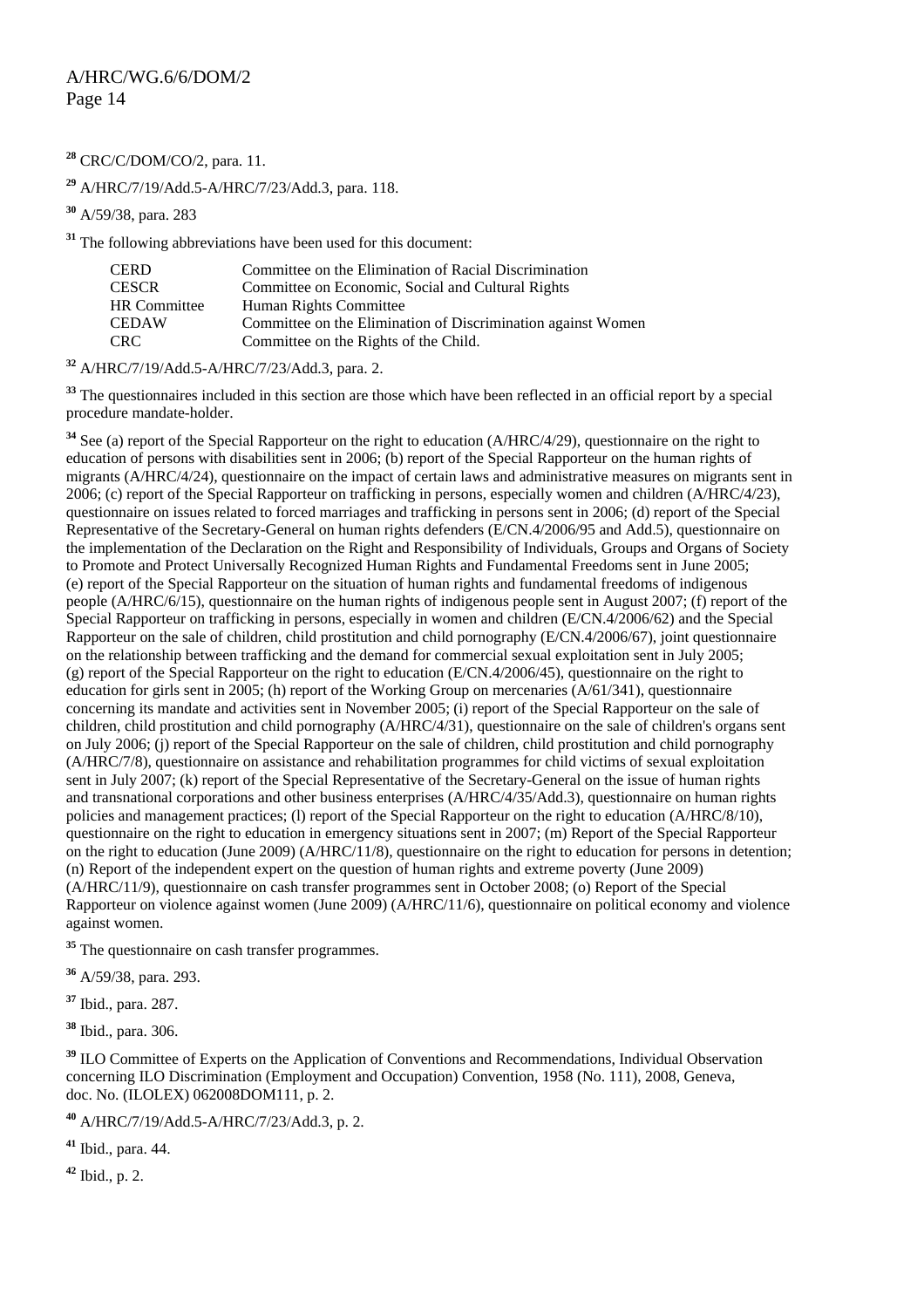<span id="page-14-0"></span>Ibid., para. 115 and p. 3.

A/HRC/7/G/10, para. 130.

Ibid., para. 105.

CERD/C/DOM/CO/12, para. 21.

Ibid., para. 9.

Ibid. See also A/HRC/7/19/Add.5-A/HRC/7/23/Add.3, para. 120.

A/HRC/7/19/Add.5-A/HRC/7/23/Add.3, para. 129.

SNU-RD submission, para. 33.

CRC/C/DOM/CO/2, para. 27.

Ibid., para. 28.

A/HRC/4/41, para. 160.

A/HRC/7/2, para. 106.

Concluding observations of the HR Committee (CCPR/CO/71/DOM), para. 8.

SNU-RD submission, para. 52.

Ibid., para. 51.

CCPR/CO/71/DOM, para. 14.

SNU-RD submission, paras. 53-54.

Ibid., para. 64 (c).

Ibid., para. 19.

Ibid., para. 23.

A/59/38, para. 295.

CERD/C/DOM/CO/12, para. 17.

E/CN.4/2006/67/Add.1, paras. 39-44; E/CN.4/2006/62/Add.1, paras. 34-39.

A/HRC/4/31/Add.1, paras. 54-63.

CRC/C/DOM/CO/2, para. 45.

Ibid., para. 82.

SNU-RD submission, p. 46.

Ibid., para. 49.

Ibid., para. 61.

CRC/C/DOM/CO/2, para. 87.

Ibid., para. 35.

Ibid., para. 36 (d).

Ibid., para. 51 (c).

Ibid., para. 49.

A/HRC/7/14/Add.1, paras. 187-188.

A/HRC/4/28/Add.1, paras. 25 -26; A/HRC/4/37/Add.1, paras. 244-245.

 See for example: E/CN.4/2006/95/Add.1, paras.172-173; E/CN.4/2006/95/Add.5, para. 481; A/HRC/7/28/Add.1, paras. 742-746; A/HRC/10/12/Add.1, paras. 906-910.

A/HRC/7/19/Add.5-A/HRC/7/23/Add.3, para. 50.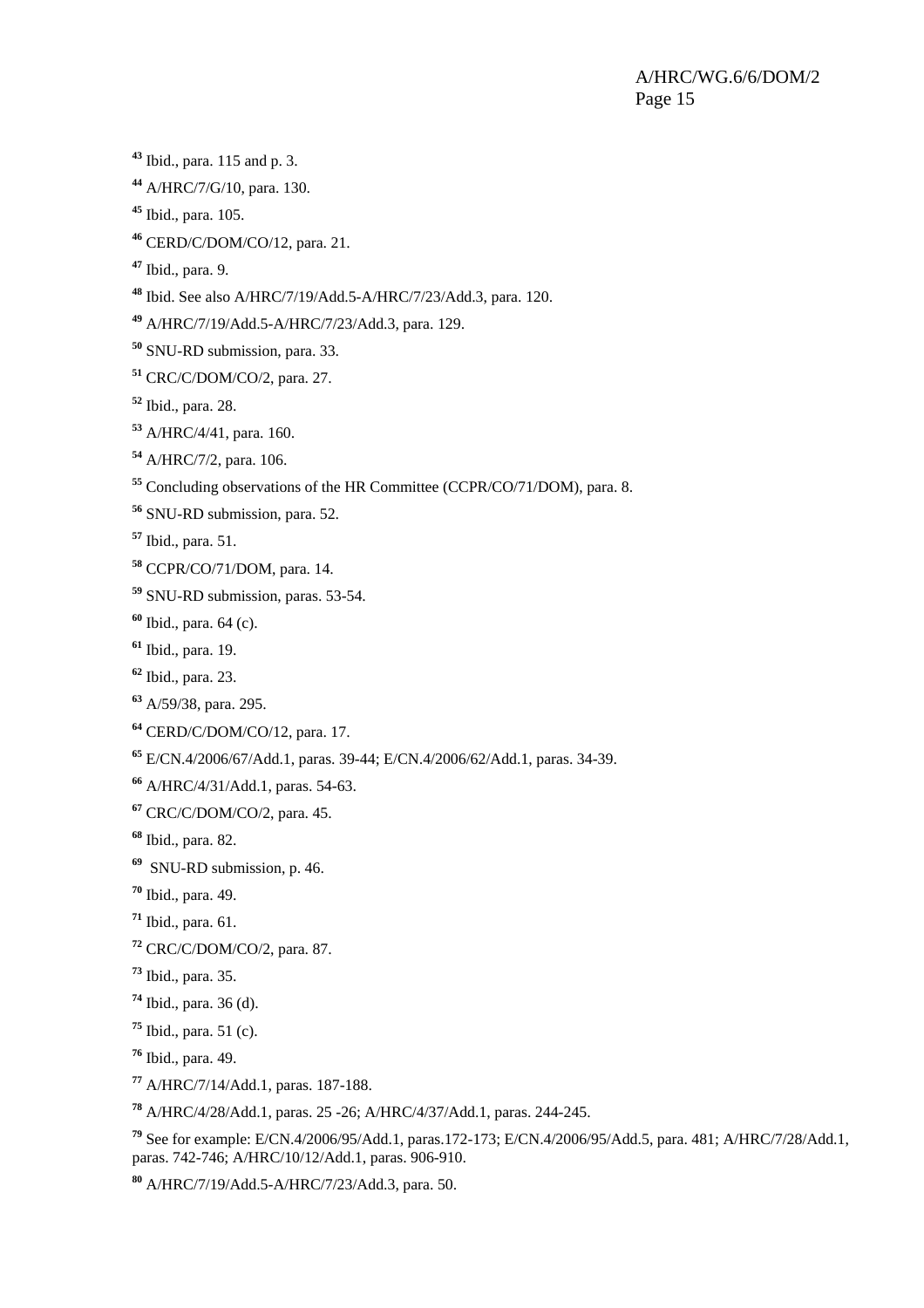<span id="page-15-0"></span> United Nations Statistics Division coordinated data and analyses, available at<http://mdgs.un.org/unsd/mdg> (accessed on 24 March 2009).

 ILO Committee of Experts on the Application of Conventions and Recommendations, Individual Observation concerning ILO Discrimination (Employment and Occupation) Convention, 1958 (No. 111), 2008, Geneva, doc. No. (ILOLEX) 092008DOM111, p. 1.

 Dominican Republic: Common Country Assessment (CCA) 2005, p. 18, available at <http://undg.org/> unct.cfm?module=CoordinationProfile&page=Country&CountryID=DOM (Spanish only).

A/59/38, para. 303.

Ibid., paras. 302-303.

Ibid., para. 307.

 ILO Committee of Experts on the Application of Conventions and Recommendations, Individual Observation concerning ILO Forced or Compulsory Labour Convention, 1930 (No. 29), 2005, Geneva, doc. No. (ILOLEX) 062005DOM029, p. 1.

A/HRC/7/19/Add.5-A/HRC/7/23/Add.3, para. 87.

Ibid., para. 79.

A/HRC/7/G/10, paras. 78-98 and 127.

Ibid., para. 66.

A/HRC/7/19/Add.5-A/HRC/7/23/Add.3, para. 43.

A/HRC/7/G/10, para. 126.

CERD/C/DOM/CO/12, para. 19.

<sup>95</sup> ILO Committee of Experts on the Application of Conventions and Recommendations, Individual Observation concerning ILO Minimum Age for Admission to Employment Convention, 1973 (No. 138), 2007, Geneva, doc. No. (ILOLEX) 062007DOM138, p. 1; CRC/C/DOM/CO/2, para. 80.

CRC/C/DOM/CO/2, para. 80.

SNU-RD submission, para. 17.

Ibid., para. 18.

CRC/C/DOM/CO/2, para. 69 (b).

CERD/C/DOM/CO/12, para. 18.

SNU-RD submission, para. 17.

United Nations Statistics Division coordinated data and analyses, op. cit.

Dominican Republic: Common Country Assessment (CCA) 2005, op. cit., pp. 29-30.

Ibid., p. 31.

CRC/C/DOM/CO/2, para. 61.

SNU-RD submission, para. 33.

CRC/C/DOM/CO/2, para. 62.

A/59/38, para. 309.

 UNAIDS, *2008 Report on the global AIDS epidemic*, Geneva, 2008, p. 58, available at [www.unaids.org/](http://www.unaids.org/%20en/KnowledgeCentre/HIVData/GlobalReport/2008/2008_Global_report.asp)  [en/KnowledgeCentre/HIVData/GlobalReport/2008/2008\\_Global\\_report.asp](http://www.unaids.org/%20en/KnowledgeCentre/HIVData/GlobalReport/2008/2008_Global_report.asp) (accessed on 19 March 2009).

CRC/C/DOM/CO/2, para. 66.

A/59/38, para. 309.

CRC/C/DOM/CO/2, paras. 70-71 (a).

Ibid., para. 71 (b).